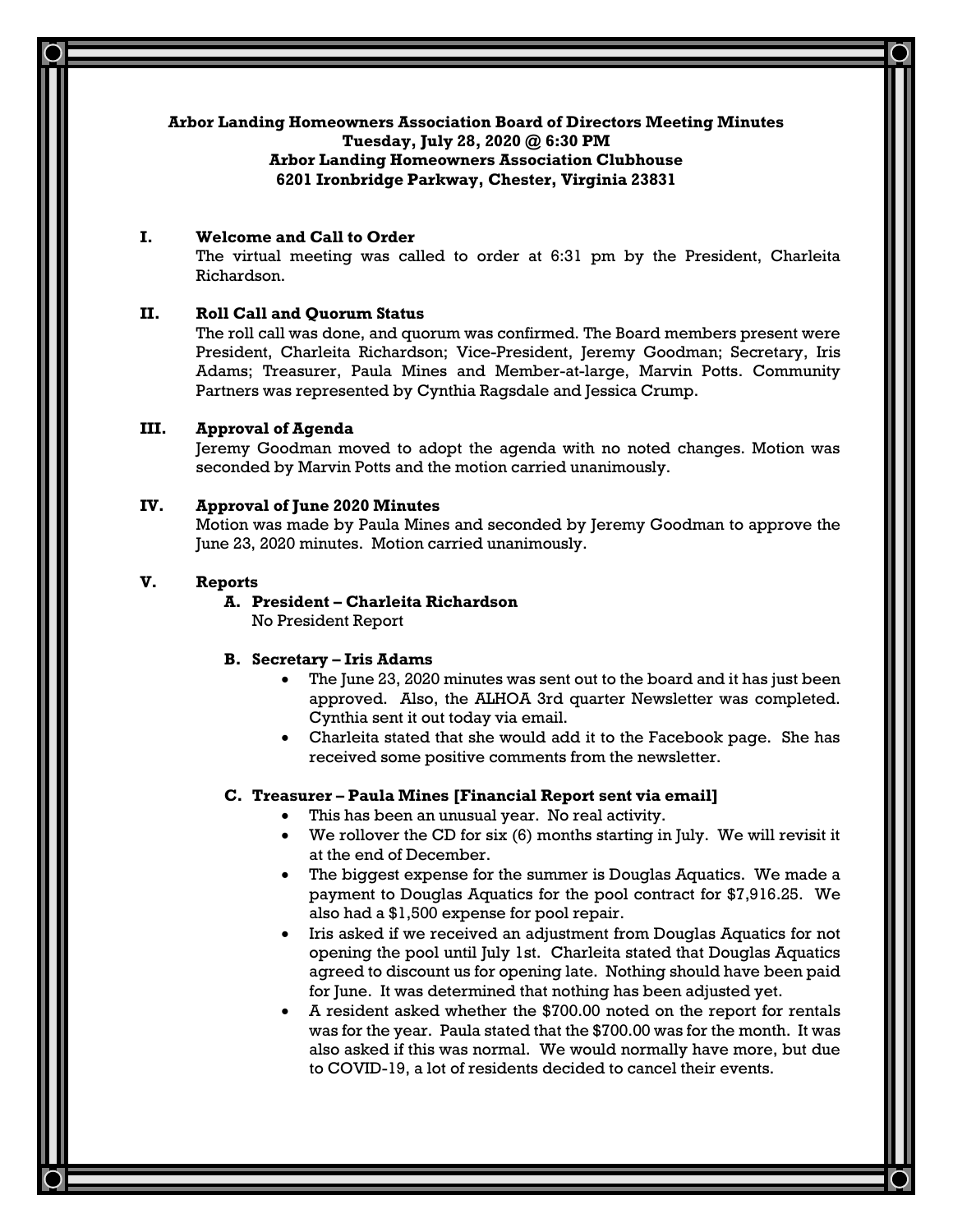## **D. Office – Cynthia Ragsdale [Report sent via email]**

- Clubhouse rentals for the month of July were four (4). One required no cleaning because it was held outside the ALHOA Clubhouse (drive-by).
- 2MACS Power washing has scheduled power washing of the ALHOA Clubhouse and deck on Wednesday 07/29/2020 when the office is closed. If the gutters need cleaning, they will do that, if not, they won't because there is an additional charge for that.
- We purchased four (4) black picnic tables from Treetop Products, Inc. They were delivered to the ALHOA Clubhouse and were removed from palate and assembled by Jeremy Goodman family and friends. Thanks to them.
- There were no Clubhouse or Office supplies purchased.
- Top Gun repaired the leak in the Clubhouse window.

## **Office Concerns/Questions/Complaints**

- The concern about the water fountain at the pool being repaired was addressed to Neill Lewis (Douglas Aquatics) and he stated that the water fountain works. It just needs to be put together. It currently is inaccessible due to the old chairs stored in front of it.
- There are ongoing complaints about the yards not being cut and property not being maintained. There are also ARC related complaints about alterations without approval and violations of the ARC Guidelines in the ALHOA Community.
- A resident has requested to change the timeframe for Regular Hours Pool rental from having to end by 5 pm to be adjusted to include a timeframe of up to 7 pm. Preferably between 4-7 pm.
	- *Since there is little activity this year at the pool, motion was made by Paula Mines and seconded by Marvin Potts that we will allow the resident to have her pool party until 7:00 pm. Douglas Aquatics would have to be notified. We will look at the time adjustment for next year.*
- A resident wanted to know if the ALHOA Board can request social distancing in the pool for high-risk kids.
	- *We can monitor this, but this is on Douglas Aquatics to do. As a suggestion, we can ask those who are there to respect one another's space or put up a sign.*
- The resident interested in using the tennis/pickle ball court for tennis camp for a 2-hour interval is no longer interested due to parents' concerns related to COVID-19.
- Karen Cundiff was officially announced as the Pool Committee Chair.

## **VDOT Speed limit Sign [Documents Attached]**

Land Use Permit application, Letter of Credit and Performance Bond templates were included.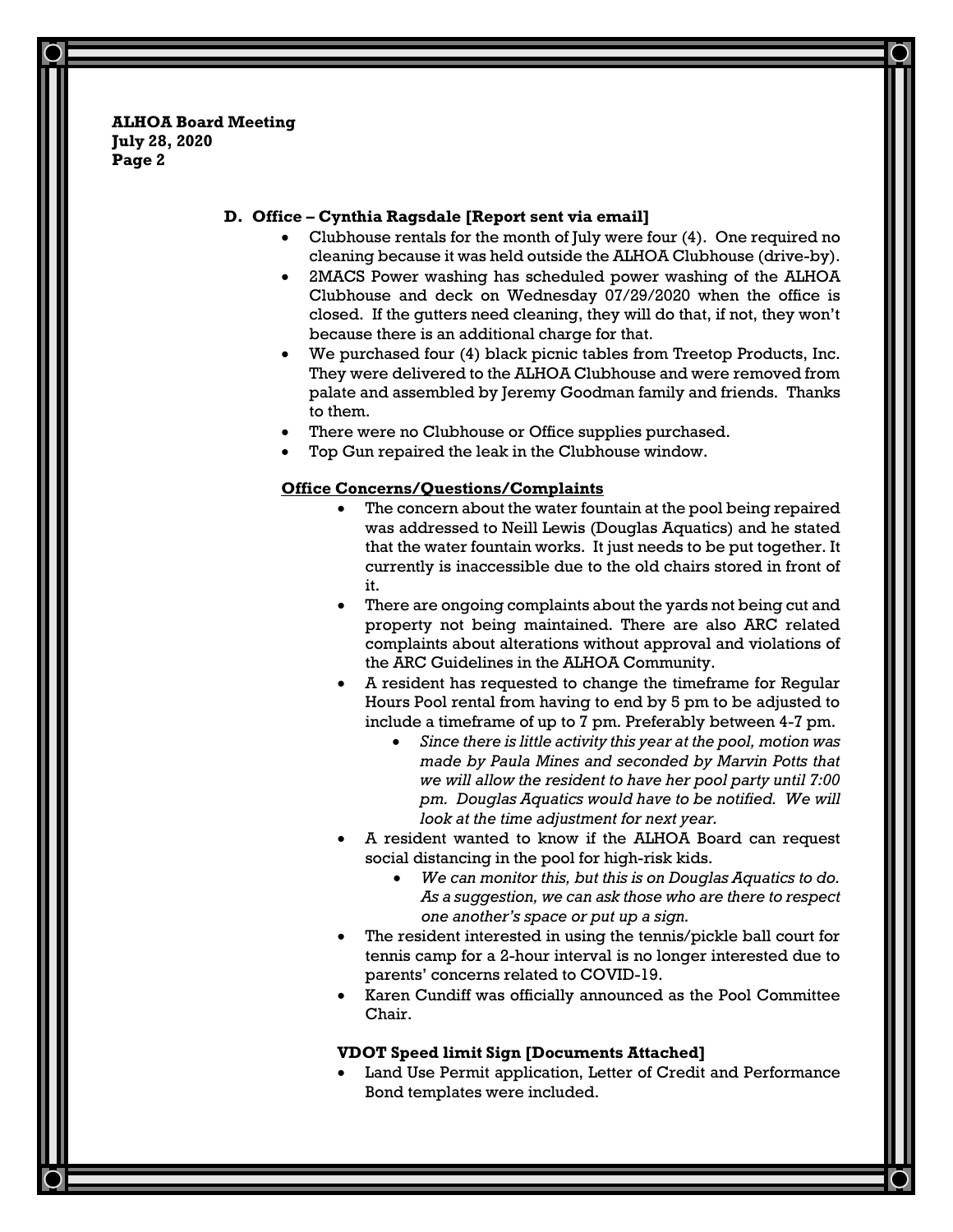#### **D. Office – Cynthia Ragsdale [Report sent via email]**

## **VDOT Speed limit Sign [Cont'd]**

- A \$100 permit processing fee is required and an additional \$10 per sign. Depending on the number of signs installed, a nonrefundable surety of \$500-750 is required as well. This permit will be a perpetual permit and the only way the surety will be returned is removal of said signs and the right or way restored. The only other option would be another HOA taking ownership if the current HOA would dissolve.
- Along with the above documentation, a map/sketch of the sign locations to be reviewed and approved by our office.
- *Iris also stated that overgrown trees were blocking the stop sign on their street. Cynthia called VDOT and they were there within 48 hours to take care of it.*

## **E. Committees**

- **1. Social**
	- Nothing to report.

## **2. ARC – Richard Ramos**

- The ARC committee is requesting a meeting with the Board to determine how to handle post-applications, some which are in compliance with the guidelines and some who are not. We need to consider a more proactive way for our guidelines. Charleita and Jessica gave Richard an overview of the process. It was stated that if a project does not meet the guidelines, it should be denied and if someone has done the work prior to receiving permission, that is a violation and there should be a fee associated with that. Richard thought that a meeting within the next week or so would be very beneficial to the ARC, the Board and Community Partners. Jessica stated that she will begin forwarding the Board and ARC the information that she is sending out. We all need to be on the same page.
- ARC goes through the application, gives their recommendation and Community Partners takes it from there.
- If ARC is not sure about the approval of an application, they can get the Board involved.
- Richard suggested that maybe we can do Sections, ie "Yard of the Month" as something positive. Highlight the good. Encourage the neighbors.
- We had 30 applications last year and eight (8) last month.
- Richard stated that transparency was key.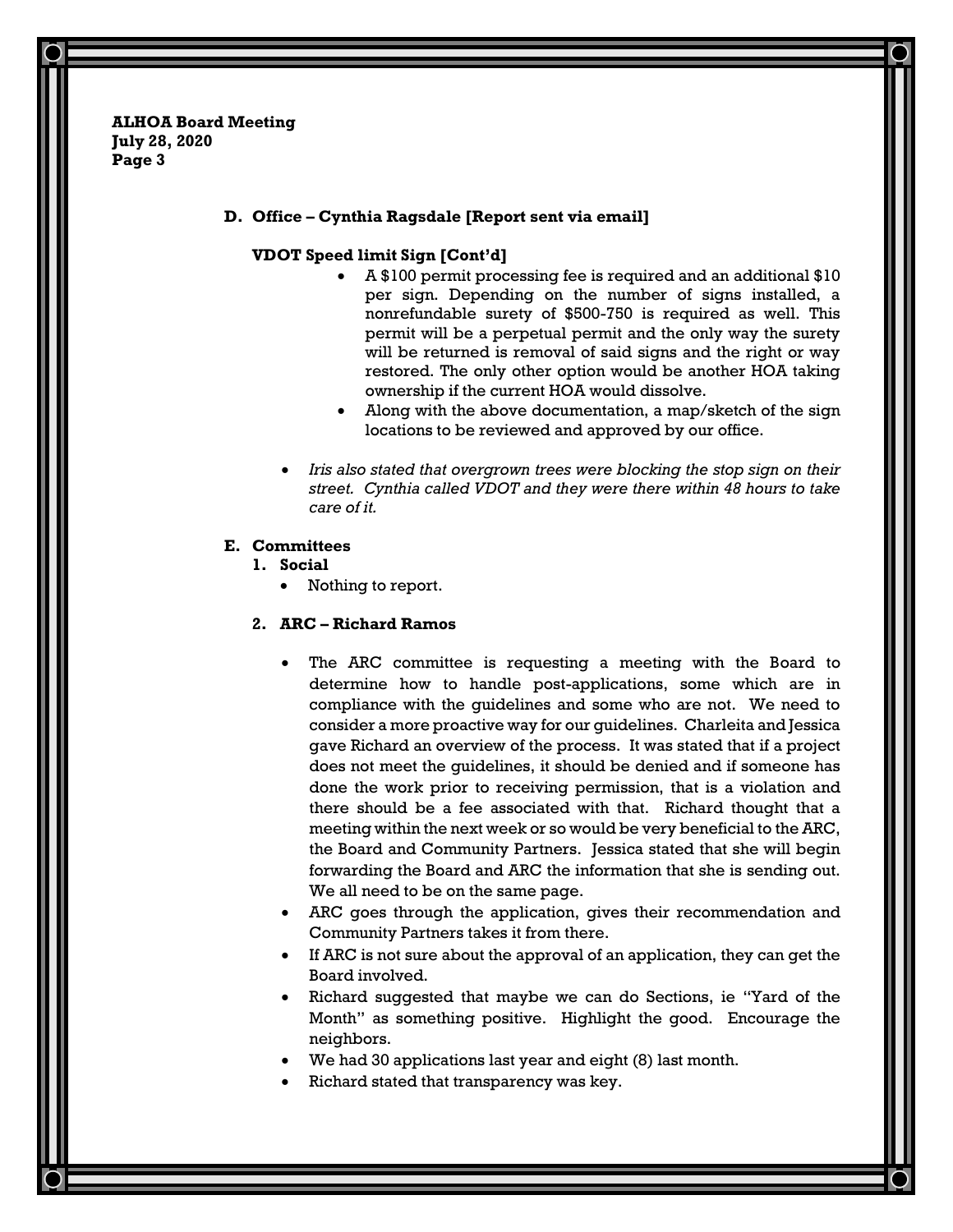## **VI. Management – Jessica Crump**

Nothing to report.

### **VII. Old Business**

#### **A. Speed Limit Signs**

• Based on the information concerning the speed limits signs, it was determined from the tracker that there were only a few cars that would have been ticketed for excessive speed. There would be a cost associated to get them. We agreed not to do anything at this time. We will keep check on it.

#### **B. Clubhouse Grounds Beautification Project**

- The Board agreed to go with Grass Roots to remove the dead trees/bushes around the Clubhouse areas. Grassroots has agreed to match the lowest bid. Paula Mines made a motion to accept Grassroots' proposal as long as they accept the lowest bid. The motion was seconded by Jeremy Goodman and the motion carried unanimously.
- The light fixtures at the clubhouse need replacing as well. The ones at Lowes or Home Depot may not be the best quality. We might have to look at a light fixture store. Cynthia will research and send us some estimates.

### **C. Cleaning Updates**

• Cynthia has received two (2) cleaning contracts and two (2) appointments on Thursday. Cynthia will send all the proposals to the Board in one email and we will handle it once we receive them.

## **VIII. New Business**

#### **A. Pool: Wading Pool Motor**

• Jeremy Goodman made a motion to approve the Wading Pool Motor and it was seconded by Marvin Potts. Motion carried unanimously.

#### **B. August Meeting**

Paula Mines made a motion to skip the August meeting and any business that needs to be conducted would be done by email. It was seconded by Marvin Potts and the motion carried unanimously.

## **VII. Member Voice**

The question was asked, "Where are the minutes from the meetings are located?" Charleita Richardson stated that they are on the website.